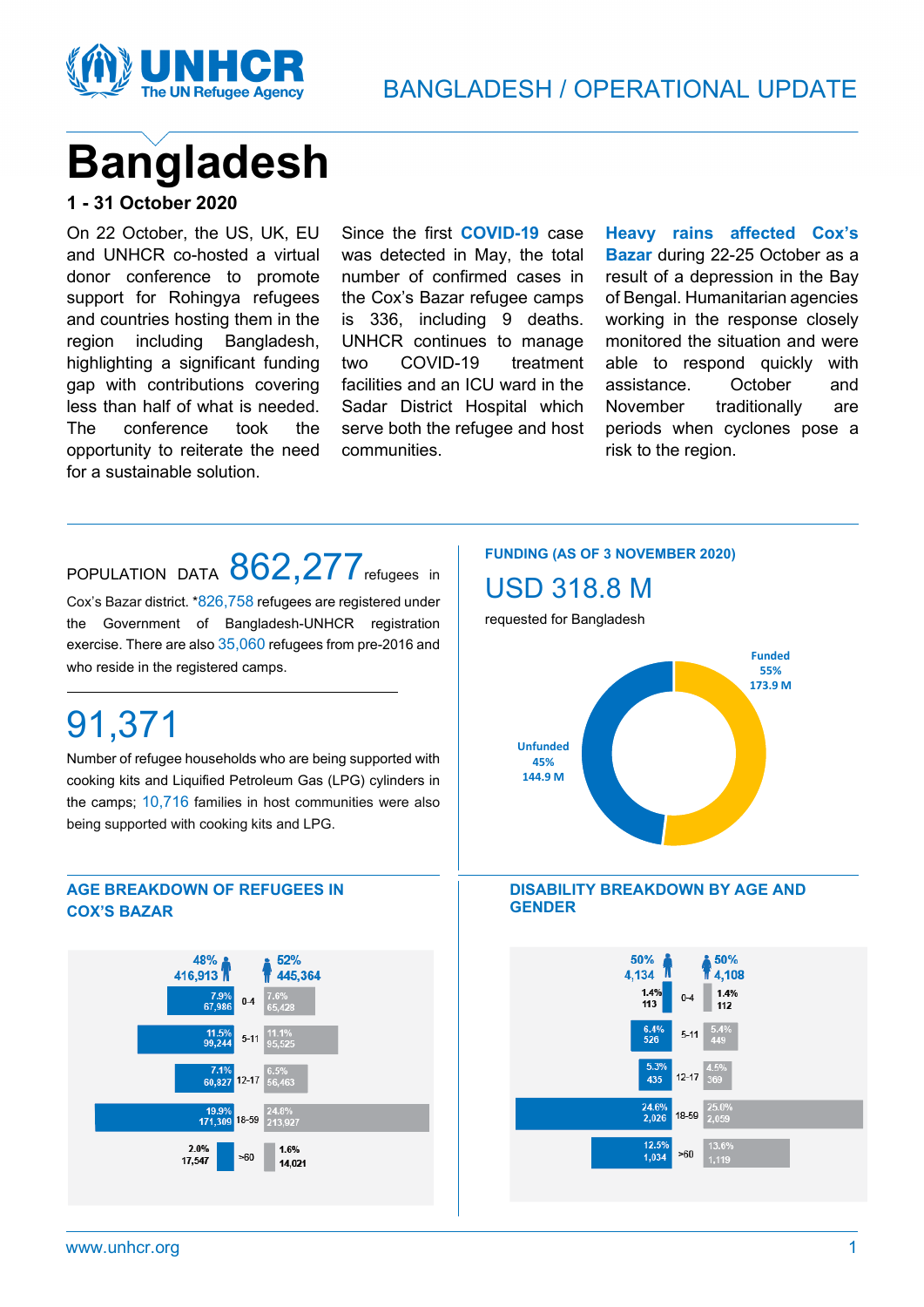

## Operational Context

Since 14 May when the first COVID-19 positive case was detected in the camps, some **336 refugees have been confirmed with COVID-19, and 9 have sadly died**. To date, sufficient capacity has been available for responding to confirmed cases and offering treatment. UNHCR operates two Severe Acute Respiratory Infection Isolation and Treatment Centres



(SARI ITCs) with 194 beds and supports an Intensive Care Unit (ICU) ward at the main local district hospital. These facilities offer treatment for refugees and the host community. So far, some 470 patients have received treatment at the facilities. Critical activities, including the delivery of food assistance and other support, continue to be undertaken in the camps.

- On 6-7 October, UNHCR and other agencies deployed emergency protection staff to respond to violence reported in limited areas of the camps in Cox's Bazar. The violence was reported to have been caused by clashes among two criminal gangs in the camps. Close to 1,600 families were displaced across the affected areas of the camps and temporarily stayed with relatives or in communal facilities such as learning centres before returning to their shelters. A number of the humanitarian agencies on the ground were required to temporarily suspend regular activities until order was reinstated by the Bangladeshi law enforcement and security forces. The situation has since stabilised.
- On 22 October, the US, UK, EU and UN Refugee Agency co-hosted a virtual donor conference to promote support for Rohingya refugees and host countries, highlighting funding gaps. The co-hosts called on the international community to provide much needed funding to assist Rohingya refugees, host communities, and internally displaced people in Myanmar. The conference also took the opportunity to reiterate that any sustainable solution to this situation must include the voluntary, safe, dignified and sustainable return of Rohingya refugees to Myanmar. The international community responded with the announcement of funding totaling some US \$600 million for the Bangladesh Joint Response Plan and the Myanmar Humanitarian Response Plan.
- On 6 October, UNHCR handed over 4,750 family tents to the Bangladesh Red Crescent Society to be distributed to the most vulnerable Bangladeshi families throughout the country who were displaced by torrential rain and flooding. Some 5.4 million people were affected, and 167 thousand families temporarily displaced, including in Sirajganj, Jamalpur and Rangpur Districts in particular. The tents, worth approximately USD 2.5 million, will support an estimated 24,000 flood affected Bangladeshis in 26 northern districts.

### **Updates and achievements**

#### **MONSOON / CYCLONE SEASON**

#### **Heavy rains strike the camps in Cox's Bazar in late October with limited damage**

- Between 22-25 October, the camps saw heavy and persistent rain for a few days as a result of a depression in the Bay of Bengal. The Bangladesh Meteorological Department raised the alert level at the start of the rains with a one-flag cyclone signal in the camps. UNHCR's Emergency Response Team was also deployed as a precaution. The flag was later lowered.
- Overall, the rains led to the total damage of 35 shelters, and close to 500 shelters were partially damaged in areas UNHCR supports. Up to 50 households needed to temporarily relocate. Site management partners referred families that required food assistance to WFP and shelter support was provided to repair or rebuild shelters that were damaged. Other damaged infrastructure, including latrines and bridges are being rebuilt.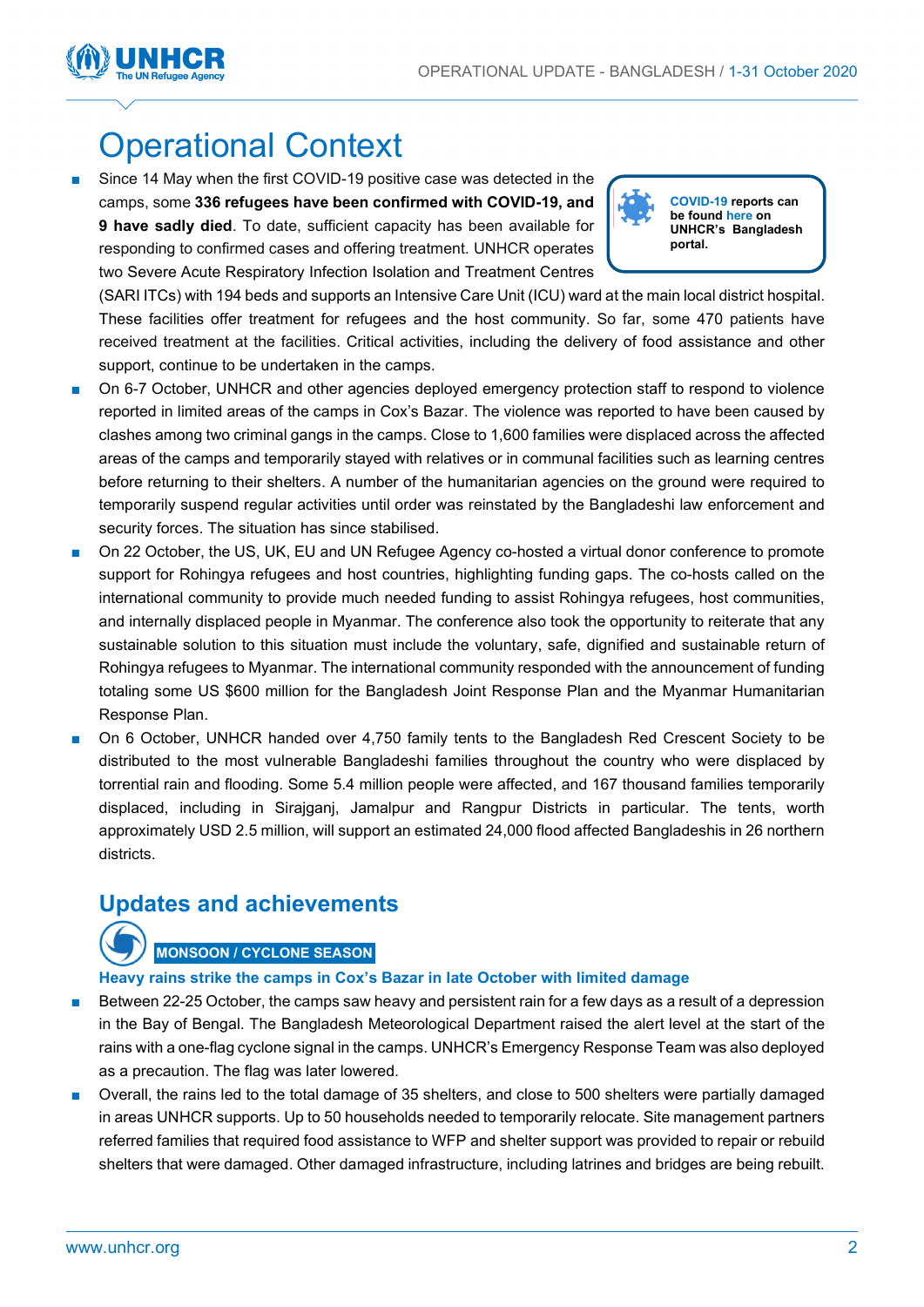



#### **Increased support for suicide prevention and mental health**

- Some reports have pointed to a rise in suicide attempts in the camps in Cox's Bazar since the onset of the COVID-19 pandemic, particularly among women. The data currently available on suicide is, however, difficult to read with certainty. UNHCR's protection staff as well as the inter-agency Mental Health and Psychosocial Support (MHPSS) Working Group have both highlighted the fact that reported suicides have been increasing. However, the data does not presently indicate if this is a continuation of a pre-existing trend, or if it is coming to light more as a result of a better understanding of the issue among medical and humanitarian service staff, as well as within the refugee community itself.
- UNHCR's MHPSS team is actively working with the inter-agency Health Sector and with refugee Community Health Volunteers to find ways to collect data and measure the scale of the situation in the camps. Under the MHPSS Working Group's umbrella, some Focus Group Discussions (FGDs) are already being conducted with refugees to find out the best way to understand and speak about suicide-related issues within the community. This is a necessary first step to ensure both the transparency of the initiative as well as community involvement and participation. These FGDs are being led by one agency of the Working Group's Suicide Prevention Sub-Group. with support from multiple organizations including UNHCR and its partners. UNHCR is also planning workshops for key partner staff to increase knowledge and understanding on suicide-related issues.
- UNHCR has integrated general mental health and psychosocial support into its work on protection, health and education. Together with partners, UNHCR stepped up mental health support for refugees in Cox's Bazar during the last few months as part of the COVID-19 pandemic response. Some mental health services were provided remotely over telephone or internet, while direct clinical care was also delivered. UNHCR also boosted training on MHPSS for frontline health and protection staff, refugee outreach volunteers, UNHCR's community-based protection networks, camp management personnel, and protection hotline staff. Some 212 refugee Community Psychosocial Volunteers (CPVs) were trained on mental health response modules focussing on the empowerment of children in staying safe and encouraging their role in protecting their families through COVID-19 preventative measures, as well as promoting their psychological wellbeing.

## **ENVIRONMENT**

#### **A full agenda of work to improve the environment in the refugee camps in Cox's Bazar**

- UNHCR has commenced a series of studies on the environment in the refugee camps in Cox's Bazar. As part of the initiative, UNHCR will be gathering evidence-based data on soil, water, air and biodiversity, which will be used to help the agency to decide and plan how best it can contribute, with others, to ensure the recovery and future health of the environment in the locations where the refugee camps are currently located and surrounding areas. Significant environmental gains have already been made over the last two years through the introduction of LPG fuel for refugees and host communities, which reduced the cutting of trees in forest areas and improved air quality.
- Currently, soil sampling is ongoing with some 234 samples so far collected across 16 camps. This sampling will ensure any subsequent environmental rehabilitation work has a good soil quality baseline to comparatively measure progress. The study will further help UNHCR and its partners discuss with the authorities the selection of plant species to be used, as well as soil quality improvement ideas. UNHCR's partner, Center for Natural Resource Studies (CNRS) has already completed a separate soil study in Teknaf to identify deficiencies in the nutrient composition of the soil which can help in discussions on the cultivation of different agri-crops in both the host and refugee community areas.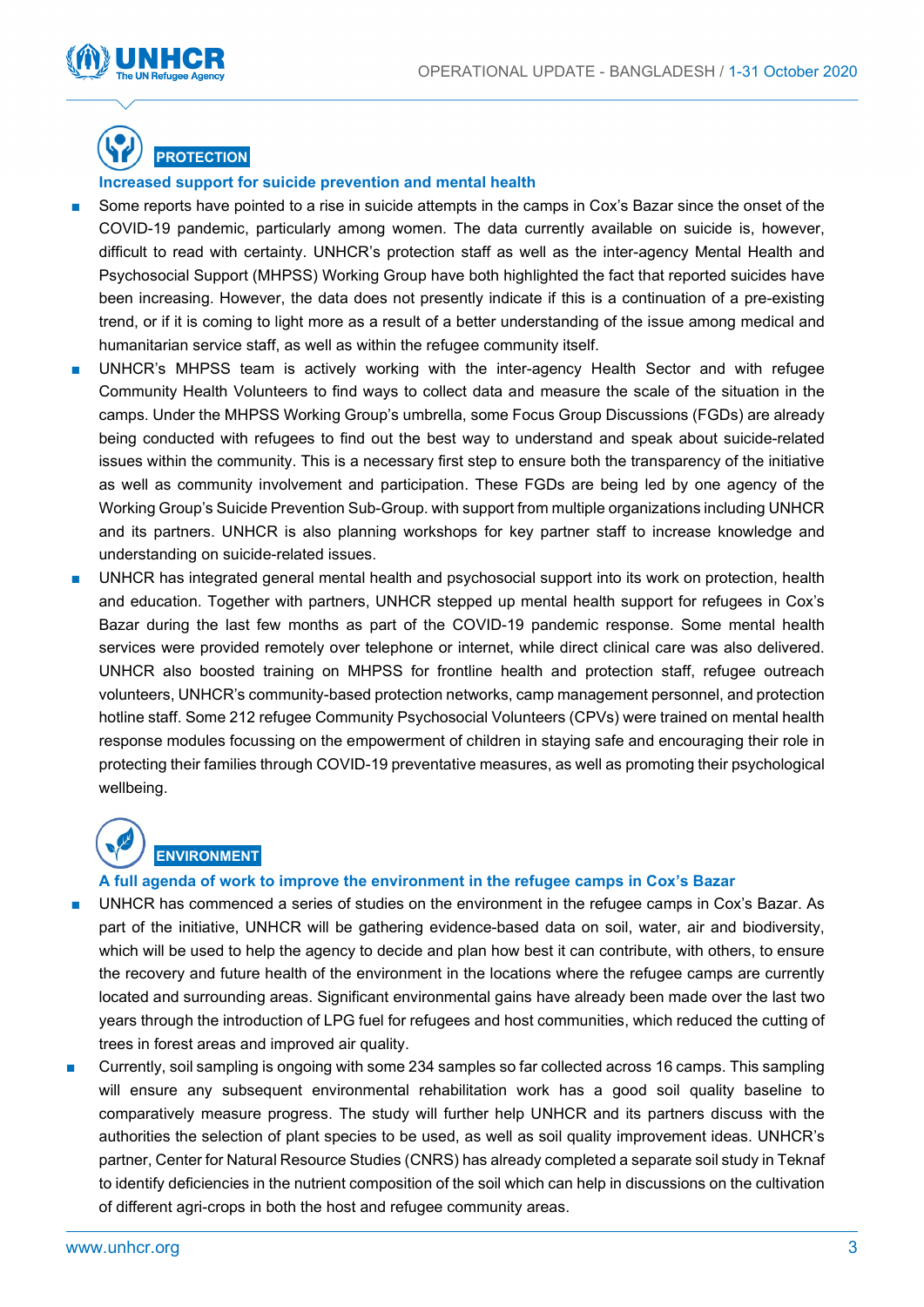

- UNHCR and its partners recently started a more diverse planting programme in collaboration with the Forestry Department. Some 34 different plant species were used in one camp. This diversity in planting is important for ensuring the recovery of the ecosystem. A Natural Regeneration Assessment is also underway by The International Union for Conservation of Nature (IUCN) with the support of UNHCR to track the natural regeneration of native plant species in the area of the camps.
- Additionally, a wildlife survey to track trends related to the presence and return of indigenous species to the areas where the refugee camps are located has started. UNHCR and its partner CNRS have initiated the study in the large Kutupalong site where the majority of the refugees live.
- IUCN, with UNHCR's support, is also in the process of collaring one of the wild Asian elephants in the area to help track herd movements and behavioral changes due to alterations in the ecosystem since refugees arrived in 2017. The IUCN has already identified and documented each elephant living in the Teknaf game reserve forest. The study and data acquired from it will be valuable for wider conservation efforts being made for the elephants.
- Water testing is also part of the studies underway. It is part of a watershed management plan that UNHCR and its partner CNRS are implementing in the camps. A hydrological assessment was so far conducted for one of the big stream networks in the large Kutupalong camp to develop an ecological restoration plan for it. Other assessments are on the way for different watersheds that play an important role in the camp's environment as well as in the host community. Water testing has been carried out at 14 different sites to date, and UNHCR is tracking the impact of different watershed rehabilitation activities on improving water quality.
- All of the individual studies mentioned above, including air quality testing, will be ready by December. Going forward, UNHCR and its environmental partners see a need for more integrated monitoring of the environment. A monitoring framework is being developed with key environmental indicators. Both the studies and the integrated monitoring framework will help document the impact of current interventions on the soil, water, air and ecosystem in a holistic way to ensure there is a tangible record available on the progress being made in the environmental rehabilitation taking place in this important humanitarian setting.

## Working in partnership

UNHCR is a co-chair of the Strategic Executive Group (SEG) in Bangladesh with the UN Resident Coordinator and IOM. The UN Refugee Agency also leads on the protection response, as head of the Protection Working Group in Cox's Bazar. UNHCR has valuable partnerships with a number of UN agencies and coordinates the delivery of its assistance with humanitarian partners through the sectors and working groups, as part of the Inter-Sector Coordination Group (ISCG). UNHCR's main government counterpart in Cox's Bazar is the Ministry of Disaster Management and Relief and its Cox's Bazar-based Refugee Relief and Repatriation Commissioner (RRRC), as well as the Ministry of Foreign Affairs and Ministry of Home Affairs in Dhaka, among other government ministries and entities. UNHCR staff work closely with the RRRC's Camp-in-Charge officials in the 34 refugee settlements, as well as a range of international and national actors. UNHCR would also like to acknowledge the crucial role played by the refugees in the response, with over 7,000 volunteers from the refugee community who are often the first responders on the ground.

#### **UNHCR's partners**

MoDMR (Ministry of Disaster Management and Relief) | Action Aid Bangladesh | ACF (Action Contre la Faim) | Bangladesh Red Crescent Society (BDRCS) | BRAC (Bangladesh Rehabilitation Assistance Committee) | Caritas Bangladesh | Center for Natural Resource Studies (CNRS) | CODEC (Community Development Centre) | COAST (Coastal Association for Social Transformation Trust) | Danish Refugee Council | FH Association (Food for the Hungry) | GK (Gonoshasthaya Kendra) | Helvetas Swiss Intercooperation | Handicap International | IUCN (International Union for Conservation of Nature and Natural Resources) | Light House | Mukti Cox's Bazar | NGO Forum for Public Health | Oxfam GB | Relief